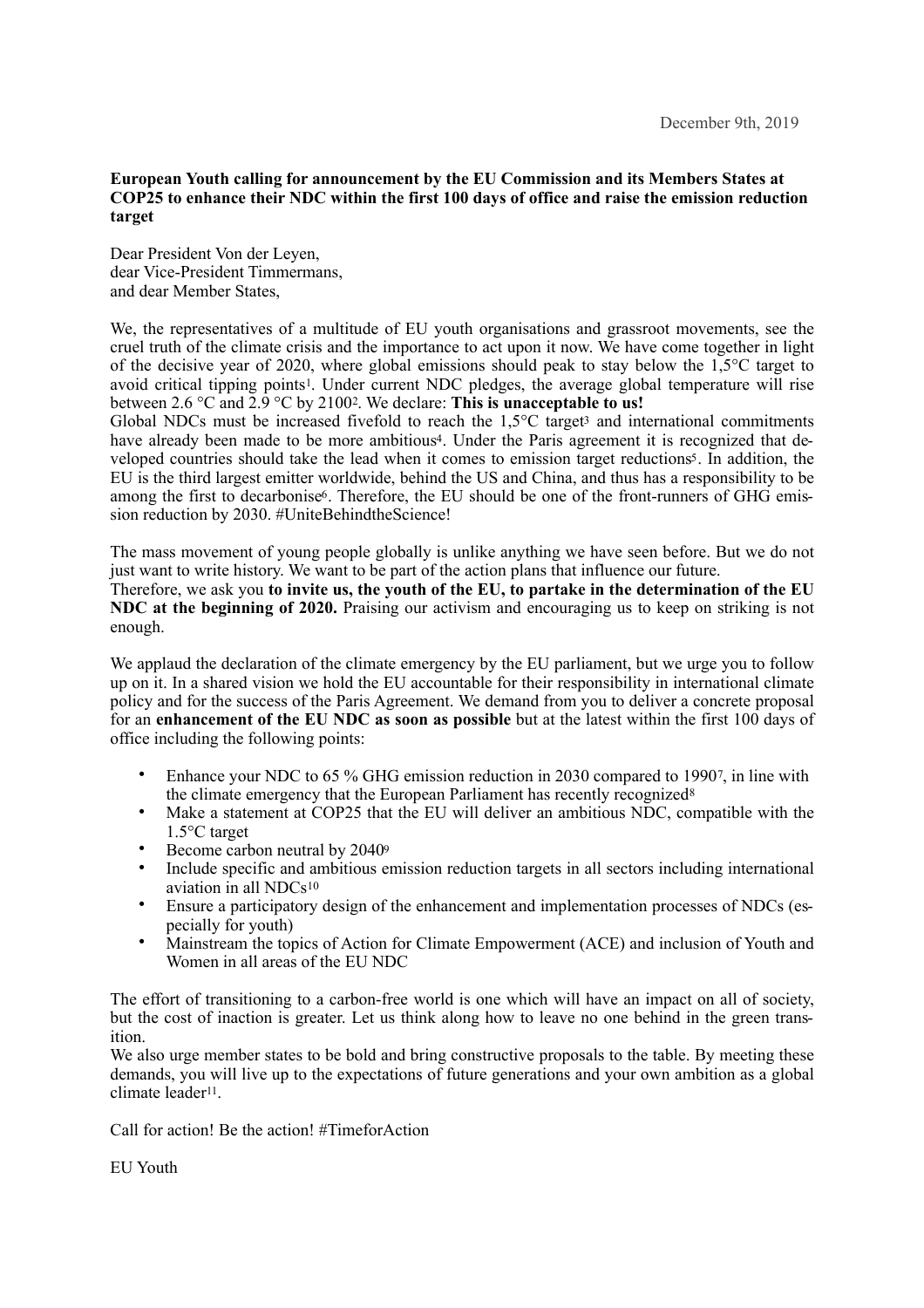## **Signatures:**

Organisations:



























UN Youth Representatives:

Aoife Fleming (The Netherlands) Eefke van de Wouw (The Netherlands) Esmeralda Wirtz (Belgium)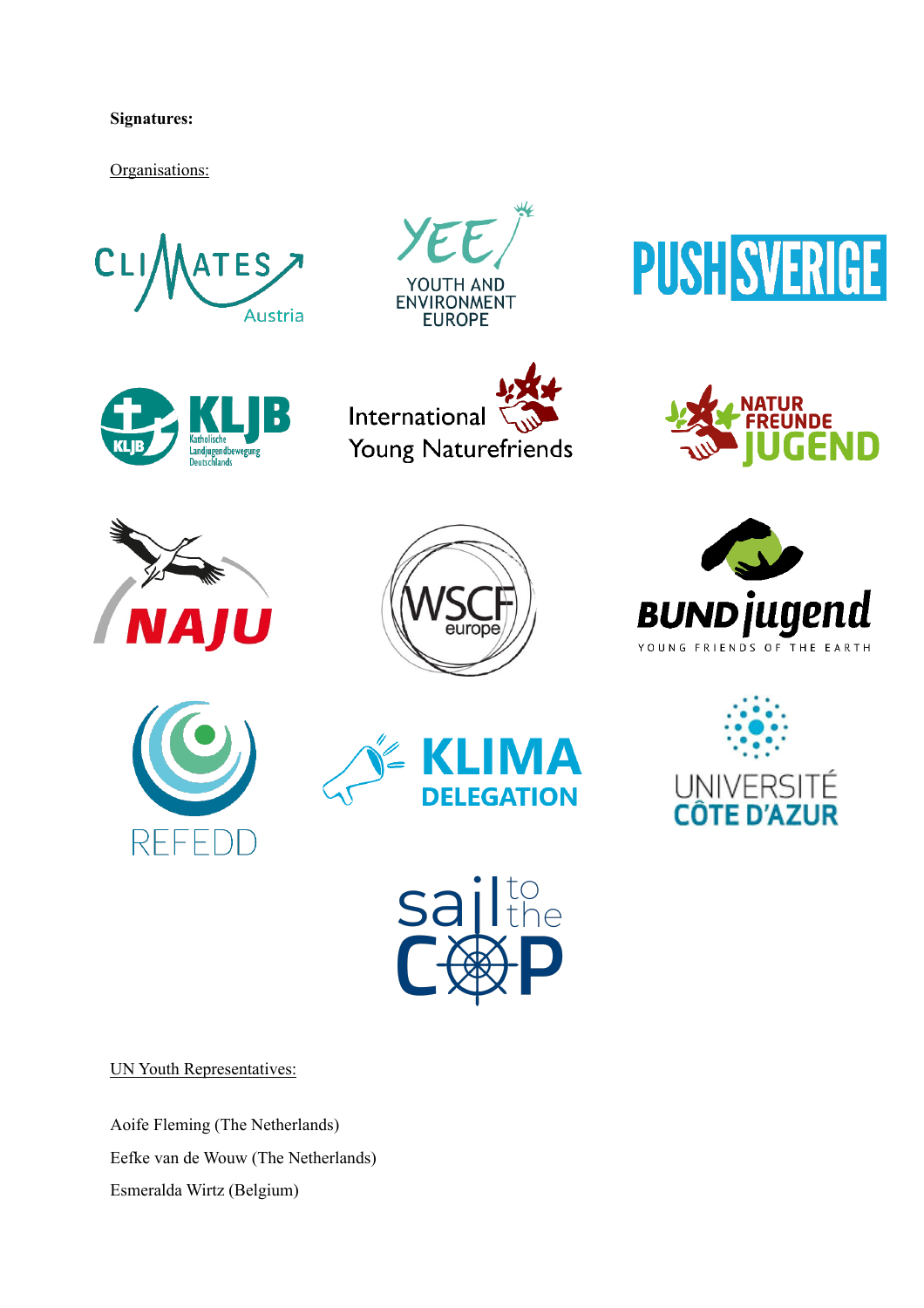## **Signatures:**

## Individual person:

Nadia Najjar (Germany/Sweden) Theresa Streib (Germany) Magdalena Pitzer (Austria) Bas Tuenter (The Netherlands) Pauline Trepczyk (Austria) Judith Böckle (Germany) Ansgar Fellendorf (Austria/Germany) Chris Vrettos (Greece) Maria Angerler (Austria) Kristen Lindström (Sweden) Antoine Ferraris (Austria/France) Maximilian Friedrich (Germany) Frank Hoppe (Germany) Victor Najjar (Germany/Sweden) Pia Jorks (Germany) Rodrigue Friaud (France) Laura Gauvrit (France) Aline Prevot (France) Oceane Legatelois (France) Domenico Vito (Italy) Clara von Glasow (Germany) Lieke Brackel (The Netherlands) Jeppe Bijker (The Netherlands) Natalie Craig (The United Kingdom) Symke Nieboer (The Netherlands) Isabel Seeger (Germany) Moritz Dreyer (Austria) Moon Weijens (The Netherlands) Éloïse Lehmann (France) Susana Santos (Portugal) Thomas Villette (France) Thomas Bostsarron (France) Tine Nieboer (The Netherlands) Manon Jansen (The Netherlands) Max Fuchslueger (Austria) Jorge Sanchez Hernandez (Spain) Mark van der Poel (The Netherlands) Kenza Benmoussa (France) Matthieu Delacommune (France) Ines Bakhtaoui (France) Slim Ben Youssef (France) Sarah Siemers (Austria) Ariane Melanie Wrumnig (Austria) Jan Feist (Germany) Talia Berriman (United Kingdom) Jiske van Oeffelt (The Netherlands) Santeri Lehtonen (Finland) Kisjonah Rose (The Netherlands) Peter Paul Vossepoel(The Netherlands) Branwen Peddi (Belgium) Mara de Pater (The Netherlands) Meike Heemels (The Netherlands) Pippi van Ommen (The Netherlands) Freek Groot (The Netherlands)

Ines Birke (Austria) Nila Fariza Azilia Patty (The Netherlands) Sina Franz (Germany) Jannis Gustke (Internationalist with german citizenship) Josien Grashof (The Netherlands) Ellen van Stempvoort (The Netherlands) Koen Gerats (The Netherlands) Jorian van Oostrum (The Netherlands) Alexander Robertus (The Netherlands) Harm Jaap de Jong (The Netherlands)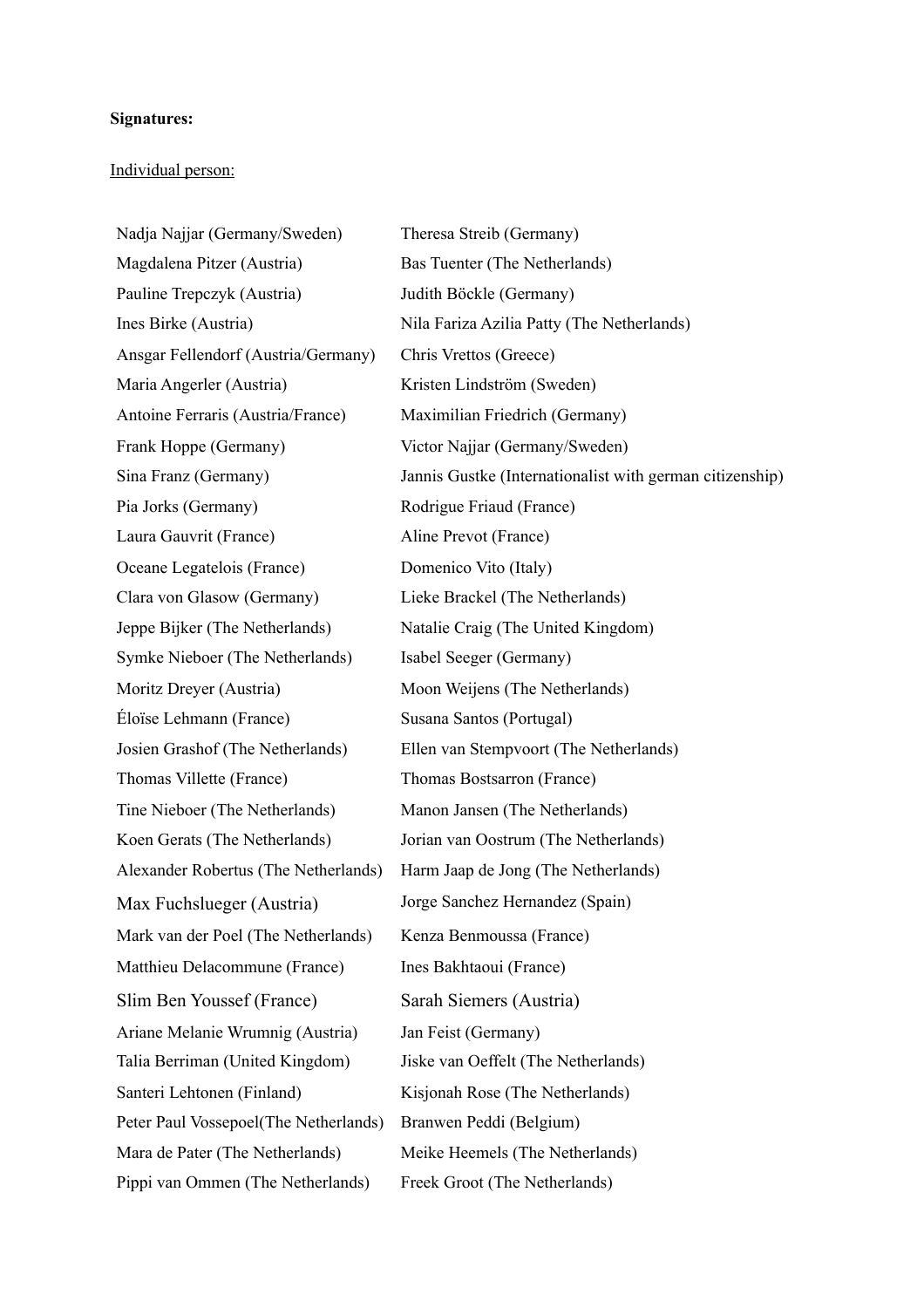Brendan Bollweg (The Netherlands) Denise Enthoven (The Netherlands) Lysanne Zalm (The Netherlands) Catalina von Hildebrand (Germany) Jasper Akkermans (The Netherlands) Matthias Zaussinger (Austria) Jilles Threels (The Netherlands) Cristina Saladrich Catala (Spain) Miriam de Graaff (The Netherlands) Sophia Thiel (Germany) Daniela Schwermann (Germany) Alix Lereculey--Peran (France) Lotte de Jong (The Netherlands) Zofia Lasocka (Poland) Jelle Hofstra (The Netherlands) Gijs Stevers (The Netherlands) Chris Rijksen (The Netherlands) Maria Aranguren Rojas (Spain) Marieke Schroor (The Netherlands) Katharina Thiel (Germany) Mirjam Vossepoel (The Netherlands) Elisabeth Thiel (Germany) Christoffer Lindström (Sweden) Stiven Shala (Albania) Iria Vrettou (Greece) Anna Braam (Germany) Léa Ilardo (France) Christian Deutschmeyer (Germany) Linus Dolder (Switzerland) Leonie Bremer (Germany) Annika Kruse (Germany) Sana Strahinjic (Germany) Helena Marschall (Germany) Janine Wohlers (Germany) Jan Göldner (Germany)

Sake Kolhoff (The Netherlands) Judith Cornelisse (The Netherlands) Romy Schellekens (The Netherlands) Rosa van der Laag (The Netherlands) Sofie Steffens (The Netherlands Maria-Franca Dekkers (The Netherlands) Hugo VIEL (France) Nadine Verhoeven (The Netherlands) Andrea Fonseca Cateriano (Perú) Tsjerk van Doornik (The Netherlands) Lucie Pélissier (France) Stijn Warmenhoven (The Netherlands)